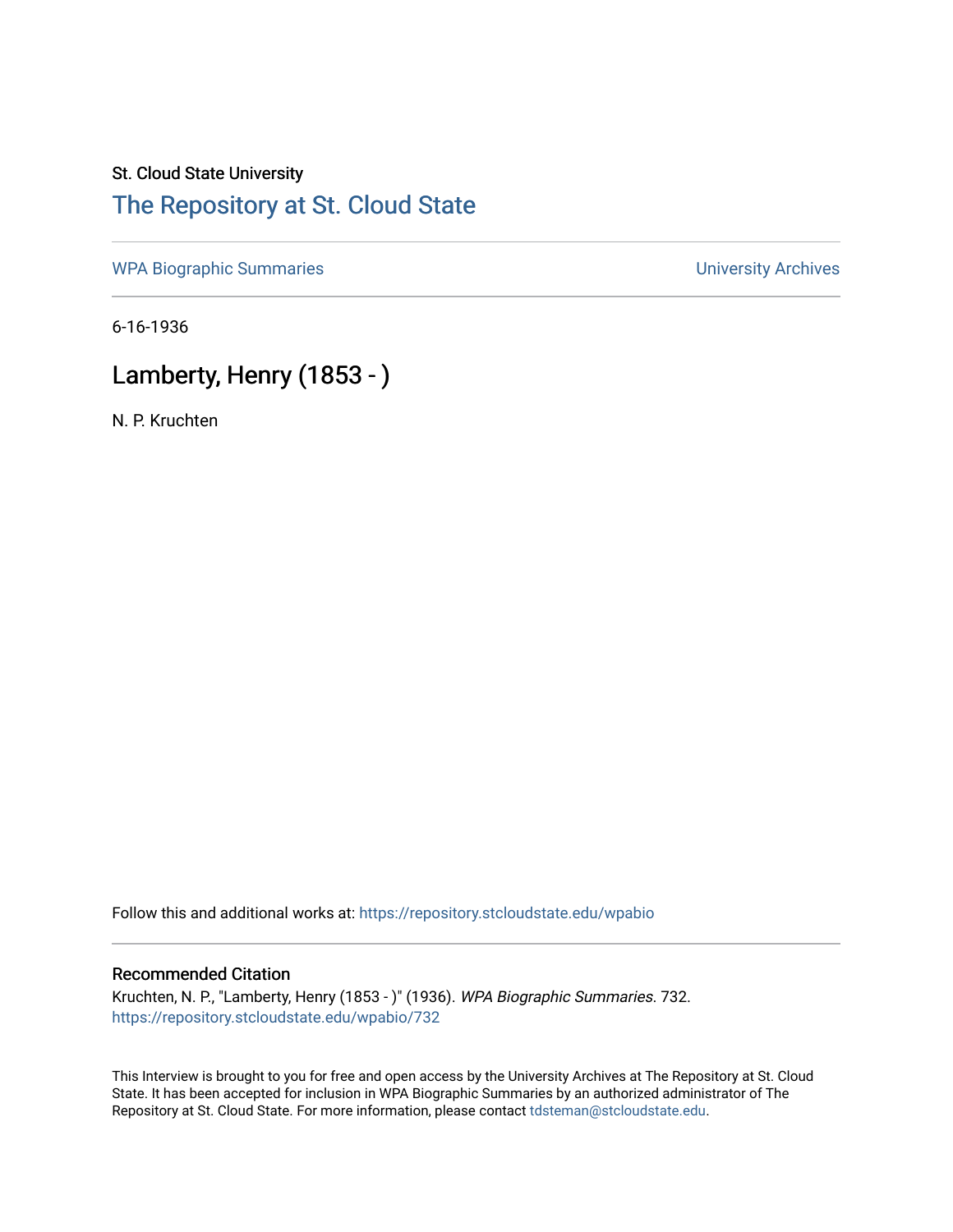$E = 2$ 

### LAMBERTY, HENRY File No.  $3 - 760$

 $\label{eq:1} \frac{\partial \mathbf{w}}{\partial \mathbf{w}} = \frac{\partial \mathbf{w}}{\partial \mathbf{w}}$ 

Henry Lamberty was born March 10th, 1853 in Flaringing Germany, son of George and Clara Lamberty also natives of Germany. Henry Lamberty received his early education in the public and rural schools of Germany, attending from the age of seven until he was thirteen years old. He then worked for his father on the farm until he was about thirtyone years old, when he decided to come to America.

Henry Lamberty came to America in the Spring of 1884 and settled in St. Cloud, Minnesota. A few weeks after his arrival in St. Cloud he received employment on the Mathis Gans farm, about three miles west of the city, where he worked that season. The next year he worked for Chester Waite, on the large Waite farm, near the Sauk River. The next spring in 1887 Henry Lamberty went west to North Dakota, and worked for Peter Kromp on a farm near Hankinson, North Dakota, here he stayed two seasons. He then went back to Germany, for a short visit, and returned in 1900 going to work for Mr. Kromp in North Dakota, here he worked for eighteen years.

In 1918 Henry Lamberty decided to retire and came to Hinkley. Minnesota and stayed with his nephew for a number of years. Later he came to St. Cloud, Minnesota, and made his home at Saint Raepheals where he resides at the present time.

> Interviewed: Henry Lamberty Date: June 16, 1936 By: N. P. Kruchten